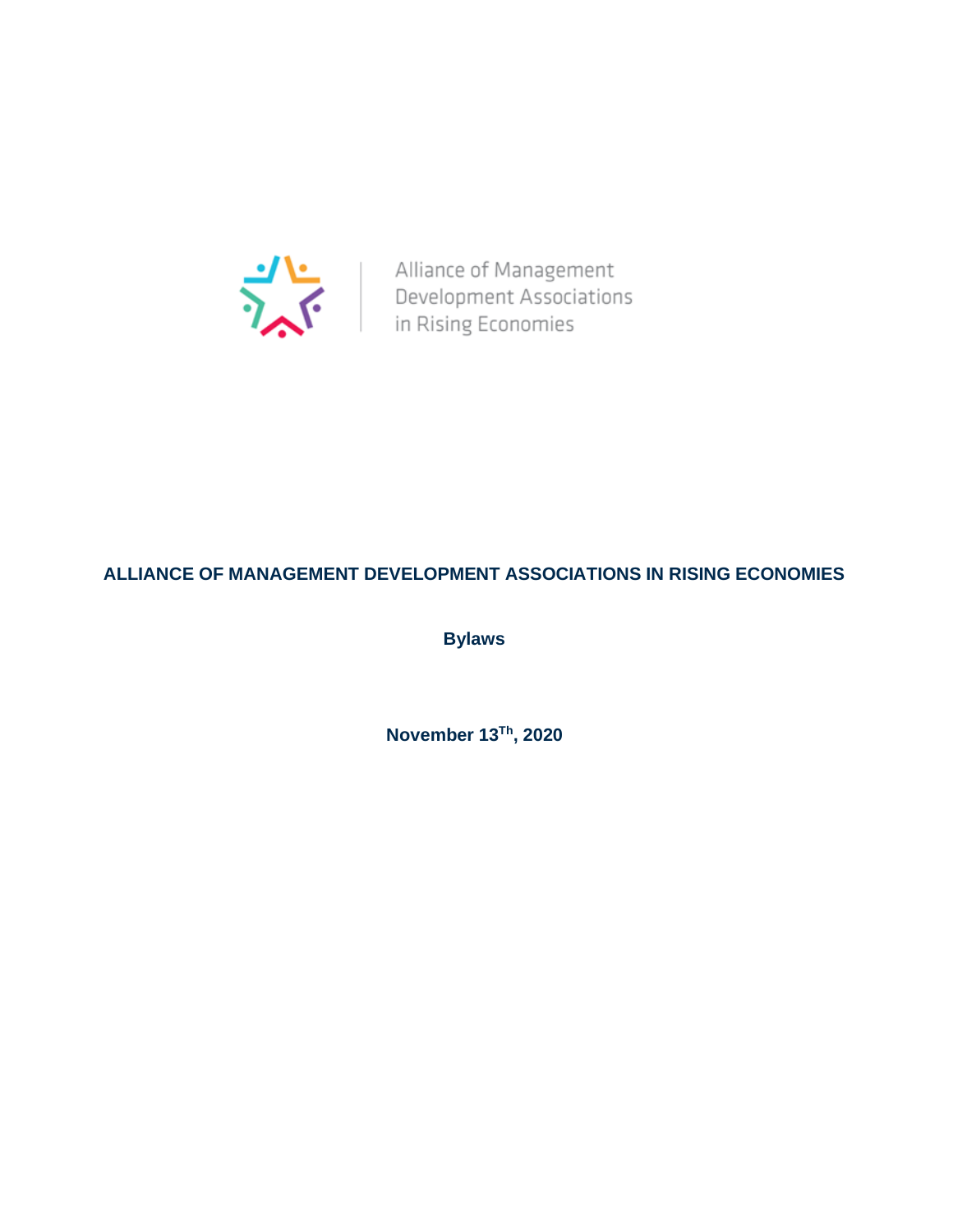

## **ARTICLE 1: PARTNERSHIP**

On the initiative of CEEMAN – the International Association for Management Development in Dynamic Societies, the Alliance of Management Development Associations in Rising Economies was established at the 27<sup>th</sup> CEEMAN Annual Conference in 2019 by representatives of AABS – African Association of Business Schools; ANGRAD – the National Association of Business Administration Undergraduate Courses of Brazil; BMDA – Baltic Management Development Association; CEEMAN – the International Association for Management Development in Dynamic Societies; CLADEA – the Latin American Council of Schools of Administration; FORUM – the Association of Management Development Education in Poland; and RABE – Russian Association of Business Education.

This partnership signals a new era of cooperation among business schools in rising economies, who share similar values and challenges, with the aim to create synergies and bigger impact on management education around the world.

## **ARTICLE 2: PURPOSE**

The Alliance is intended to add value to management schools located in rising economies around the world by providing new opportunities for associations to work closely together. Within schools, key segments include rectors, deans, directors and management teams, faculty, students and alumni.

# **ARTICLE 3: JOINT ACTIVITIES**

Alliance offerings will be designed to augment those provided by partner associations. Examples of service opportunities include:

- Connecting member schools across the world both in person and digitally
- Designing interventions to generate insights that will enable members to strengthen their regional positions
- Enabling member schools to conduct comparative and joint research and publications
- Enlarging accreditation possibilities to enable schools accredited by Alliance member accreditation organizations which meet an agreed common standard (to be set by the Alliance Board) to obtain recognition across all member rising economies
- Accelerating faculty and student exchange across rising economies
- Promoting partner associations, programs and events to all members
- Providing regular opportunities for deans/directors from rising economies to engage in projects of common interest.